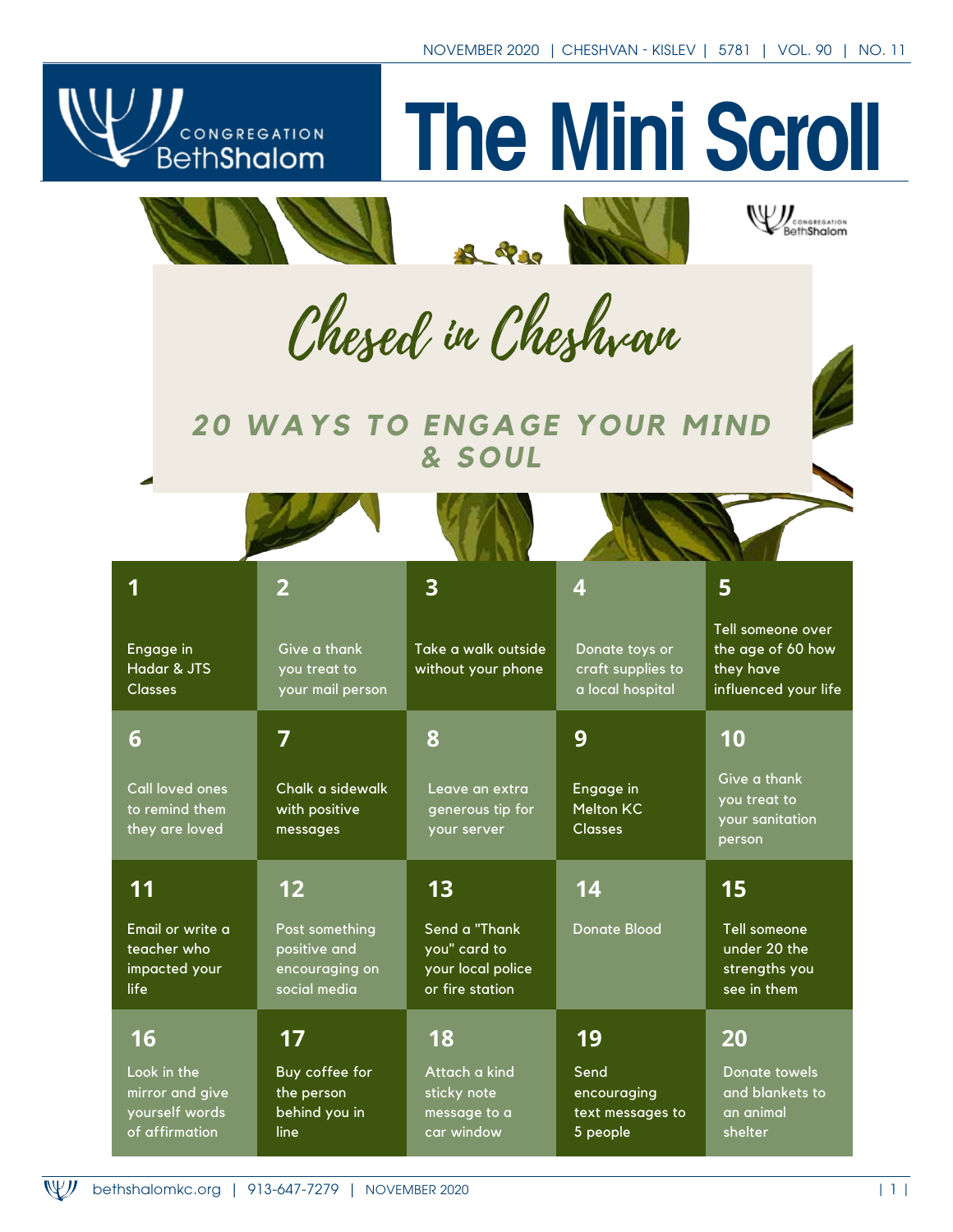# *Bar Mitzvah*



## *Drew Liss*

# *November 5 / 18 Cheshvan*

Drew Ilan Liss is the son of Beth & Michael Liss, and is the brother of Zachary Liss. He is the grandson of Michele & Harvey Kaplan, of Kansas City, Leah & Alan Liss, of Philadelphia and great-grandson of Pauline and Murray Hendel of Naples. Drew attends Hyman Brand Hebrew Academy. His hobbies include gymnastics, basketball, dance, travel, and Herzl Camp. His Bar Mitzvah project has been undecided due to Covid.

Relatives and friends are invited to virtually worship with the family.

# *Dr. Laura Fromm Kantor and Mr. Josh Kantor*

Laura Stephanie Fromm and Josh J. Kantor were married Saturday, Aug. 23, 2020, at Rosehill Gardens. It was a small, socially distanced outdoor ceremony with just the bride and groom's closest family members and friends. All other guests and bridal party that could not attend joined via livestream.

*If you would like to share a "Mazal Tov," please contact Ritz at ritzd@bethshalomkc.org.*



# Youth & Family Programming

by BECCA LEVINE | DIRECTOR OF YOUTH & FAMILY PROGRAMMING blevine@bethshalomkc.org | 913-647-7282



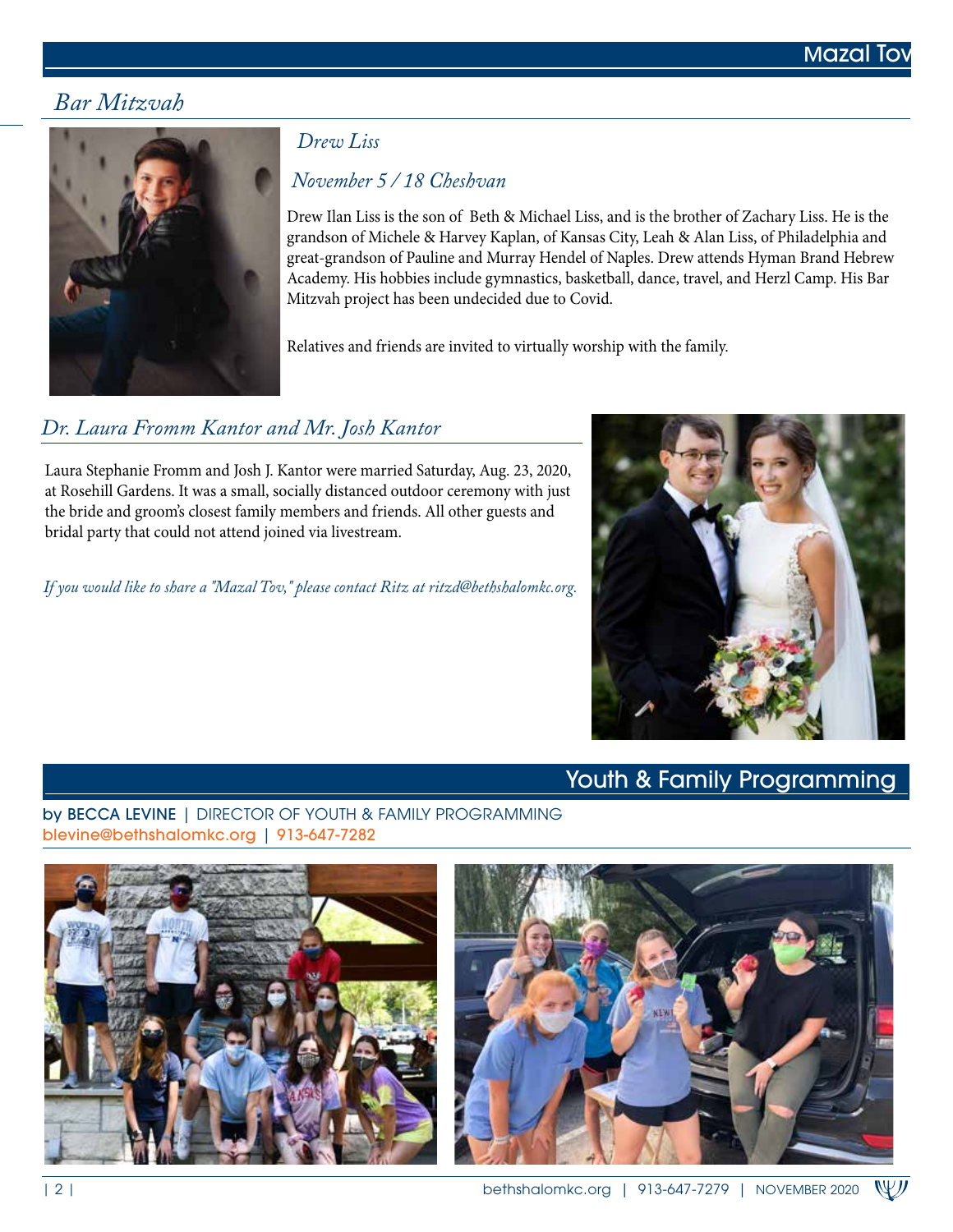<u>Leona Solfz</u>

# Baruch Dayan HaEmet

*Of Blessed Memory* We express condolences to our Beth Shalom Members, their Families and Friends.

*Florence Cohen, z"l* SEPT 26 – 8 TISHREI

# PLAQUES HAVE BEEN DEDICATED *In Memory Of...*

*Yahrtzeits Join us for morning or evening minyan to say Kaddish for your loved one. Check our website for service schedule.*

| NOV 1 -<br>14 CHESHVAN              | <b>NOV 6 -</b><br><b>19 CHESHVAN</b>   | <b>Israel Winitz</b>                     | Jacob Sarno<br>Ida Wayne            | Zelma Shapiro<br>Jessie Zinn        | Oscar Rose<br>Eva Sokoloff                | Arthur Taxman<br>William Winer     |
|-------------------------------------|----------------------------------------|------------------------------------------|-------------------------------------|-------------------------------------|-------------------------------------------|------------------------------------|
| Hyman Benjamin                      | Jacob                                  | <b>NOV 11-</b><br>24 CHESHVAN            | NOV 15 -                            | NOV 19 -                            | Sol Stolowy<br>Frank Wayne                | <b>NOV 27-</b>                     |
| Meyer Bernstein<br>Lucille Ellis    | <b>Barabechik</b><br>Ike Birnbaum      | Jennie Feingold                          | <b>28 CHESHVAN</b>                  | 3 KISLEV                            | <b>NOV 23 -</b>                           | 11 KISLEV                          |
| Joseph Fried                        | Arthur Bock                            | David Gerent<br>David Katz               | Sarah Adreme<br>Evelyn Cohen        | Jeanette Blender<br>William Edelman | 7 KISLEV                                  | Victor Bulavsk<br>Lillian Gilgus   |
| Max Lettas                          | Tillie Hudson                          | Ben Lerner                               | Abe Gordon                          | Chayim                              | Jerome Abrams                             | Max Krasñe                         |
| Oscar Litwin<br>Dina Salle          | Pearl Kasoi<br>Ben Kern                | Anna Levitch                             | Joseph Kupper                       | Eichenberg                          | Edward Bell                               | Zisel Lipsitz                      |
| Jack Silverman                      | Reuben Wechsler                        | Dollie Mann<br>Zahava Morgan             | Walter Loeb<br>Hazel Manne          | Samuel<br>Glassman                  | <b>Issac Blond</b><br>Israel Brenner      | Sam Singer<br>Hannah Stern         |
| Maynard Taxman                      | <b>NOV 7 -</b>                         | Rose Nelkin                              | <b>Edward Smith</b>                 | William Handler                     | Morris Chernikoff                         | Kusele Trilinsl                    |
| NOV 2 -                             | <b>20 CHESHVAN</b>                     | Simon Ozar                               | Jake Temposky                       | Stephen                             | Abraham Gilgus                            | Edward                             |
| <b>15 CHESHVAN</b>                  | Leon Baum                              | Gustave                                  | Rose Naster                         | Hertzfield<br>Sadie Friedson        | Maurice Gottlieb<br>Henry Harris          | Waldman                            |
| Jean Brockman<br>Esther Clayman     | Anna Bornstein<br>Magda Fried          | Rapaport<br>I Edward Zalin               | Zeligman<br>NOV 16 -                | Klein                               | Rose Oliver                               | <b>NOV 28-</b>                     |
| Thelma Cookie                       | Steven Friedheim                       | NOV 12 -                                 | <b>29 CHESHVAN</b>                  | Solomon Krigel                      | Louis Sudvarg                             | 12 KISLEV<br>Alta Bell             |
| Dockman                             | Phyllis Pack                           | <b>25 CHESHVAN</b>                       | <b>Delores</b>                      | Harry Rosenberg                     | Phillip Taxman                            | Rose Forman                        |
| Libby Ellis                         | Ellis Tonkey                           | Baruch Benjamin                          | Rosenbloom                          | Paul Rosenthal<br>Dorothy           | NOV 24 -                                  | Ida Friedman                       |
| Fannie Kaplan<br>Sarah Kulakofsky   | Sylvia Viner                           | Charline Cooper                          | Benjamin                            | Shanberg                            | 8 KISLEV                                  | Rose Hyman                         |
| Edwin Levine                        | <b>NOV 8 -</b><br>21 CHESHVAN          | Sima Galler<br>Abraham Gellens           | Alan Bratt<br>Jennie Greenman       | Sarah Gershamn                      | Israel Berlau<br><b>Bernard Chortek</b>   | Harold Karpin<br>Isadore Meyer     |
| Abraham Mann                        | <b>Evelyn Alexander</b>                | Esther Gilgus                            | Jessie Hanick                       | Shearer                             | David Cooper                              | Natalie Kahn                       |
| Neil Meltzer                        | Linda Greene                           | Sophia Goldstein                         | Nathan Levenson                     | <b>NOV 20 -</b><br>4 KISLEV         | Harry Eisman                              | Neck                               |
| <b>NOV 3 -</b><br>16 CHESHVAN       | <b>Birnbaum</b>                        | Heinrich Joseph<br>Aaron Kars            | Eloise Shlensky<br>Minkoff          | Yetta Baier                         | Rose Fried<br>Sadie Katz                  | Morris Roitmo<br>Morris Shankr     |
| <b>Margaret Gersh</b>               | Sam Brown<br><b>Esther Daniels</b>     | Gertrude Kisluk                          | Dora Pilz                           | Rebetzen                            | Louis Lachs                               | Bess Wolfberg                      |
| A. Morris                           | Ellen Ginden                           | Esther Lerner                            | Mary Smith                          | <b>Burstein</b>                     | Morris Lazarus                            | <b>NOV 29-</b>                     |
| Ginsberg                            | Anna Levin                             | Boris Levitch<br><b>Morris Margolies</b> | Bella Vile<br>Sam Wedlan            | Ruth Dennis<br>Casil Goldberg       | Hyman Minda<br>Benjamin                   | 13 KISLEV                          |
| Dorothy<br>Wengrover                | Rose Lofman<br>Norman Parmet           | Sam Millstein                            | Morris Weiner                       | Jacob Pelofsky                      | Ryweck                                    | Aaron Agron                        |
| Hipsh                               | <b>Alfred Parnes</b>                   | Leonard Orren                            | Lillian Zwern                       | Florence                            | NOV 25 -                                  | <b>Beverly Bodke</b><br>Max Cohn   |
| lda Krug                            | Leo Polterock                          | Rose Pack<br>Dorothy                     | NOV 17 -                            | Peltzman<br>Edith Penner            | 9 KISLEV                                  | Libby Donovit                      |
| Irving Marder<br>Rebecca            | Abraham Rubin<br><b>Esther Shapiro</b> | Rosenberg                                | 1 KISLEV                            | Rose Silverberg                     | Harry Baker                               | Max Fleschmo                       |
| Mokofsky                            | Morris Stahl                           | Ethel Shefrin                            | Celia Abels                         | <b>NOV 21-</b>                      | Freda Berman                              | Harry Furman                       |
| Bertha Perlman                      | Betty Wolfberg                         | Maurice Shefrin<br>Anne Vinick           | Rebecca Bloustine<br>Marie Friedson | 5 KISLEV                            | Abe Bogdanoff<br>Isadore Bressel          | Sam Gale<br>Bessie Gross           |
| H. Paul<br>Rosenberg                | Taxman<br>Anna Webber                  | Betty Wishna                             | Max Gersh                           | Tillie Abramson                     | <b>Herbert Brooks</b>                     | Martin Hipsh                       |
| Albert Simon                        | Betty Yaskolka                         | <b>NOV 13 -</b>                          | Robert Graff                        | Helen Bretton                       | Max Cooper                                | Sarah Ozar                         |
| lda Vile                            | <b>NOV 9 -</b>                         | <b>26 CHESHVAN</b>                       | Bluma Greenberg<br>Nathan Magazine  | Barnett Cohen<br>Arnold Cohen       | <b>Esther Corenman</b><br>Serena Grunwald | Harry Puritz<br>Esther Szajnfe     |
| NOV 4 -                             | 22 CHESHVAN                            | Harvey Aaron                             | Ida Moskovitz                       | Buelah                              | Bessie Hammer                             | Anna Weitzmo                       |
| 17 CHESHVAN                         | <b>Charles Marks</b>                   | Jane Ace                                 | Dora Moskowitz                      | Fleschman                           | Dora Jacobson                             | <b>NOV 30-</b>                     |
| <b>Esther Byers</b><br>Ben Denowitz | Herbert Plotsky<br>Nathan              | Emanuel<br><b>Bornstein</b>              | Doris Rosenberg<br>Frances          | Minnie Friedman<br>Samuel Gershon   | Yetta Joffee<br>Barbara Krigel            | 14 KISLEV                          |
| lda Dolginoff                       | Rappaport                              | Max Cohen                                | Rothschild                          | Nathan Gilbert                      | Rebecca Lerner                            | Clara Brand                        |
| Gale Grossman                       | Morris                                 | Marilyn Billig                           | Rosa Rubin                          | Anna Hecht                          | Louis Studna                              | Abraham<br>Clayman                 |
| Lillian Reich                       | Rosenblum                              | Hoffman<br>Abraham Hyman                 | Goldie<br>Siegelbaum                | Lena Junsberg<br><b>Isaac Katz</b>  | <b>NOV 26 -</b>                           | Charles Hinsh                      |
| Rubin Spivak<br>Joseph Talbot       | Israel Sandhaus<br>Jack Schultz        | <b>Boris Kittess</b>                     | Samuel Sosland                      | Daisy Markus                        | <b>10 KISLEV</b>                          | Irwin Koteľov                      |
| Charles Traxler                     | Asher Stern                            | Simon Levikow                            | <b>NOV 18-</b>                      | Morrís Stein                        | Eleanor Abrams<br>Elizabeth Atlas         | Joe Levin<br>Sarah Linsitz         |
| <b>NOV 5 -</b>                      | NOV 10 -                               | Max Milens<br>Pauline Samberg            | 2 KISLEV                            | Sol Yarowsky                        | Evelyn Azorsky                            | Ike Miller                         |
| <b>18 CHESHVAN</b>                  | 23 CHESHVAN                            | John Small                               | Joe Baum                            | <b>NOV 22-</b><br>6 KISLEV          | Joel Bock                                 | Joe Pack                           |
| <b>Leonard Bettinger</b>            | Sol Baum                               | Ben Zenitsky                             | Abrom Copeland<br>Sarah Geister     | Max Berenbom                        | Dora Deutch<br>Sam Fish                   | <b>Harold Pells</b><br>May Shapiro |
| Max Copaken<br>Dora Fine            | Taubie Becker<br>Bernard               | NOV 14 -                                 | Bertha Grossman                     | Barbara Gerson                      | Jay Gottstein                             | Isadore Vile                       |
| Sam Jaben                           | Fasbinder                              | 27 CHESHVAN                              | Tillie Kay                          | Herbert Krigel                      | Reuben Kalinsky                           | Julius                             |
| Hyman Levine                        | Abraham Flekier                        | <b>Irving Berger</b><br>Saralee Brams    | Hermine Klein<br>Herman Milgram     | David Levifch<br>Morris Moss        | Harry Luben<br>Harrís Rothschild          | Windmuller                         |
| Alexander Meltzer<br>Mary Moskowitz | Mary Goldblatt<br>George Moss          | Samuel Eagles                            | David Pelzerman                     | Doris Kaufman                       | Leah Gordon                               |                                    |
| Lajos Springer                      | Esther Satz                            | Mary Krasner                             | I. Frank Rope                       | Poder                               | Seiffer                                   |                                    |
|                                     | Esther Singmon<br>Leong Soltz          | Jacob Lapin<br>Myer Rich                 | Dora Rubin<br>Marie Sanell          | Elias Reichman<br>Samuel Rogell     | Jack Shapiro<br>Sam Shenker               |                                    |
|                                     |                                        |                                          |                                     |                                     |                                           |                                    |

## האמת

*Praised is the True Judge* 

#### 11 KISLEV Victor Bulavsky Lillian Gilgus Max Krasne Zisel Lipsitz Sam Singer Hannah Stern Kusele Trilinsky Edward Waldman

#### NOV 28- 12 KISLEV

Alta Bell Rose Forman Ida Friedman Rose Hyman Harold Karpin Isadore Meyer Natalie Kahn Neck Morris Roitman Morris Shankman Bess Wolfberg NOV 29- 13 KISLEV

Aaron Agron Beverly Bodker Max Cohn Libby Donovitz Max Fleschman Harry Furman Sam' Gale Bessie Gross Martin Hipsh Sarah Oz<sup>'</sup>ar Harry Puritz Esther Szajnfeld Anna Weitzman

#### NOV 30- 14 KISLEV

Clara Brand Abraham Clayman Charles Hipsh Irwin Koteľov Joe Levin Sarah Linsitz Ike Miller Joe Pack Harold Pells May Shapiro Isadore Vile Julius **Windmuller**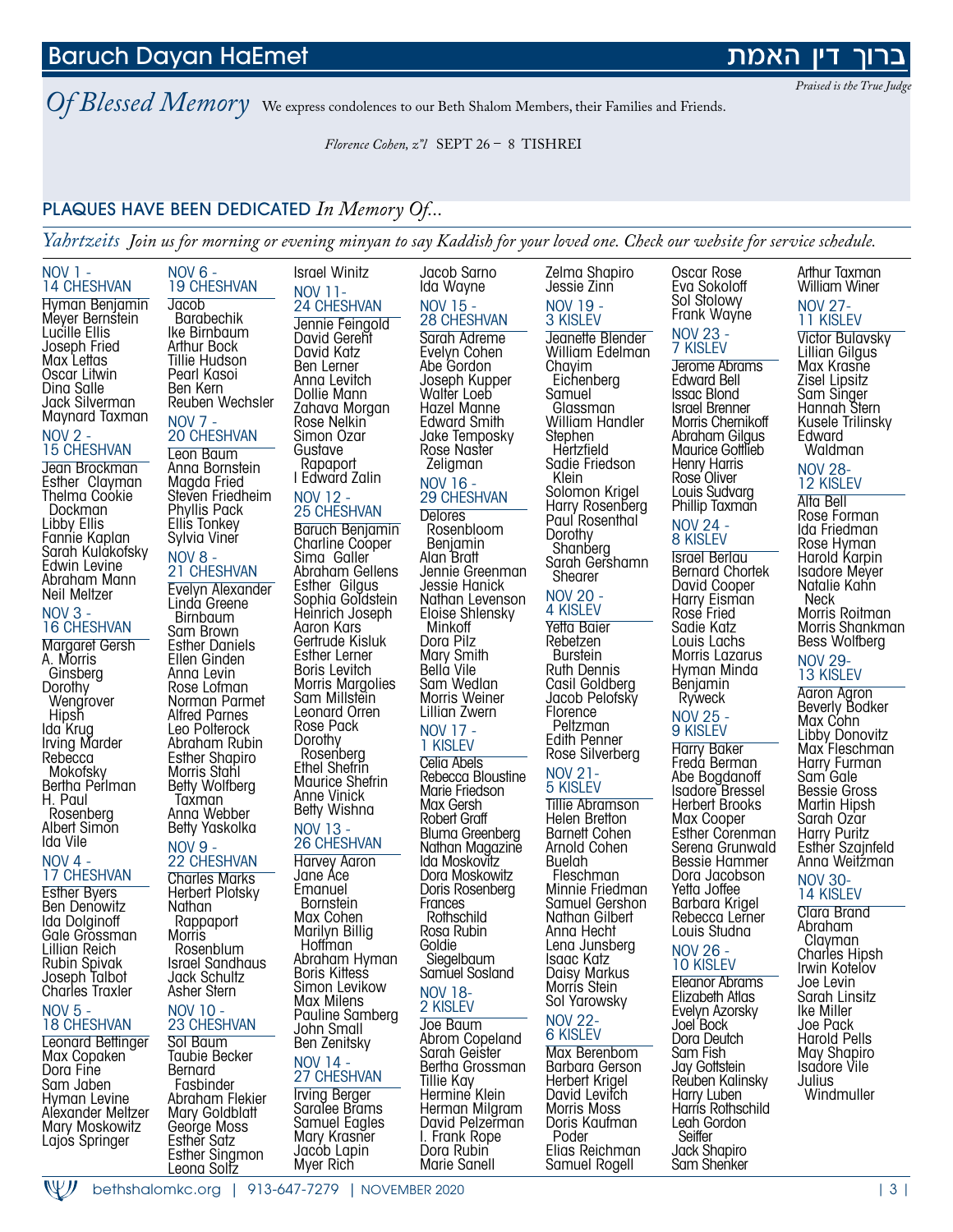# Todah Rabbah!

#### *Contributions through October 6 are listed below. Thank you for thinking of us.*

#### Beth Shalom General Fund

## *In Honor of*

Hanan Hammer Receiving the 2020 Chatan Torah Honor *Arthur & Diane Federman*

#### *In Honor of*

Miles Ross Receiving the 2020 Chatan Bereshit Honor *Arthur & Diane* 

*Federman In Memory of*

Betya Altman *Yakov Altman*

*In Memory of* Gary Bitner

*Linda Sugerman In Memory of*

Saul Bitner *Linda Sugerman*

*In Memory of* Goldie Bresel *Deanna Martasin*

*In Memory of* Jeannette Capito

*Byron Capito In Memory of*

Ida Carr *Shirley Passman*

*In Memory of* Ben & Dora

Edelbaum *Harold & Arla Edelbaum*

*In Memory of* Frances Fogel *Lawrence Fogel*

*In Memory of* Milton Forman

*Keith Zeff In Memory of*

Rose Goldstein *Adelle Goldstein*

*In Memory of* Dr. Bela Gondos

*Judy Jacobs In Memory of*

Esther Jaben & Paul Jaben *Selwyn & Helen* 

*Luben In Memory of*

Dr. David Jacobs *Michael & Gloria Azorsky*

*Marna R Dolginoff Myra & Gordon Gondos Florence Pack Steven & Judith Sherry Sue Vile Harris & Shevie Winitz*

*In Memory of* Louis Jacobs

*Rose J. Carr In Memory of*

David Kantor *Robert & Millie Peltzman*

*In Memory of* Marlene Krakow

*Yalene Kusnetzky In Memory of*

Herman Landman *Robert Smith*

*In Memory of* Melba Levine *Stephen & Rebecca Levine*

*In Memory of* Fannie Rosenfeld Mandel

*Barbara Goldstein In Memory of*

Keith Pack *Jay Pack*

*In Memory of* Edith Pinsky *John Goldberg & Marla Brockman*

*In Memory of* Morris Shaffer *Marvin Engel*

*In Memory of* Norman & Helen **Weinstein** 

*Sam Weinstein In Memory of*

Norman Weinstein *Harold Weinstein In Memory of* Hyman Zeldin *Adelle Goldstein* Beth Shalom Library Fund

*In Memory of* Dr. Ruben Mitz

*Rochelle Mitz*

**Cemeterv Maintenance** Fund

*In Memory of* Maurine Agron

*Rosalind Ginsburg Henrietta Ginsburg Byron & Gerri Ginsburg*

*In Memory of*

Pearl Dulsky *Susan Hammer In Memory of*

Abe & Natalie Frost *Victor Frost*

*In Memory of* Harry Geller

*Morris Sidney Berman Joe & Frieda Berman Rose Mazvinsky*

*In Memory of* Shirley & Albert

Goller *Sam Goller & Edith Goller Rosenberg Rose & Sol Stolowy Howard & Shoshanah Goller*

*In Memory of* Steve Hammer *Susan Hammer In Memory of*

Ida Katzman *Sharon Brodzky*

*In Memory of* Cy R*u*dnick *Jonathan Rudnick*

*In Memory of* Sherwin Salasche *Harold Kaseff &* 

*Rhea Salasche*

*In Memory of* Alberta & Barney Summers *Sarah & Sam Summers Minnie & Ben* 

*Solomon Robert & Cynthia Feldman*

| 4 | bethshalomkc.org | 913-647-7279 | NOVEMBER 2020

#### *In Memory of* D.D. Wedlan

*Mitch & Lisa Hamburg*

*In Memory of*

Arnold S. Winett Florence Hoffer **Winett** Anna S. Winett Paul William (Pete) **Winett** *Wendy Winett Costello & Martin Costello* Dr. David Ellis **Memorial** 

Breakfast Club Fund

#### *In Memory of* Rose Ellis

*Carl Puritz & Cynthia Ellis*

Eleanor & Joseph Kopin **Endowment** Fund

*In Memory of* David Matsil *Barbara Goldstein* Frank Schlozman

Scholarship Fund *In Memory of* Herbert Malyn *Michael & Wendy* 

*Malyn In Memory of* Frank Schlozman

*Michael & Wendy Malyn*

*In Memory of* Hyman Sokolov *Michael & Wendy Malyn*

Gale & Maxine Grossman Religious School

*In Honor of* David & Lynne Bock's 60th **Birthdays** 

*Edward Goldstein & Rachel Krantz In Memory of*

## Ida Bass

Martin Bass *Maxine Grossman* Gershon Hadas **Scholarship** 

#### Fund *In Memory of*

Ida Steinberg *Michael & Hue Tran Green*

#### Hanan Wedlan Family Fund

*In Memory of* Linda Levine *Sheldon & Jackie Fleschman In Memory of* Elise Newman *Peter & Beverly Newman In Memory of* Carl Newman *Peter & Beverly Newman In Memory of* Rose Pittell Levine *Peter & Beverly Newman In Memory of* Fannie Pittell *Peter & Beverly Newman* **KCUSY** *In Memory of* Ben Shapiro *Howard Shapiro* Kiddush Fund *In Honor of* Harvey Bodker's 85th Birthday *Harold Kaseff & Rhea Salasche In Memory of* Michael (Mickey) **Goldstein** *Barbara Goldstein* Louis & Edith Pinsky *In Memory of* Edith Pinsky

נודה רבה

*In Memory of* Reva Kaufman *Mitch & Lisa Hamburg*

#### *In Memory of*

Dolores Wedlan *Michael & Jennifer Rodriguez Steven Wedlan* Hazzan

#### Ben-Yehuda's **Discretionary** Fund

*In Appreciation of* Hazzan Tahl Ben-Yehuda *Estate of Florence Cohen Robert & Sharon Lipson*

*In Honor of*

Harvey Bodker's 85th Birthday *Stewart & Esther Stein*

*In Memory of* David Matsil

*Clarence & Alice Winer*

#### *In Memory of*

Fannye Noah Esther Shenker Israel Noah *Howard & Sharon Noah*

*In Memory of*

*Richard & Charlotte Brockman Estelle Pinsky* Marcia Eveloff Lechem Fund *In Honor of*

Bill Shapiro's Special

WIJ

**Birthday** *Janey Goodman In Honor of* Joyce Shapiro's Speedy Recovery *Janey Goodman*

Zelda (Luke) Reiz *Andrew Reiz*

*In Memory of* Dolores Wedlan *Steven Wedlan*

Jacob H & Rose Levine Teacher **Development** Fund

#### *In Honor of*

*In Honor of* Rhea Salasche & Harold Kaseff's 18th Wedding Anniversary *Peter & Beverly Newman*

Hanan Hammer Receiving the 2020 Chatan Torah Honor *Peter & Beverly Newman*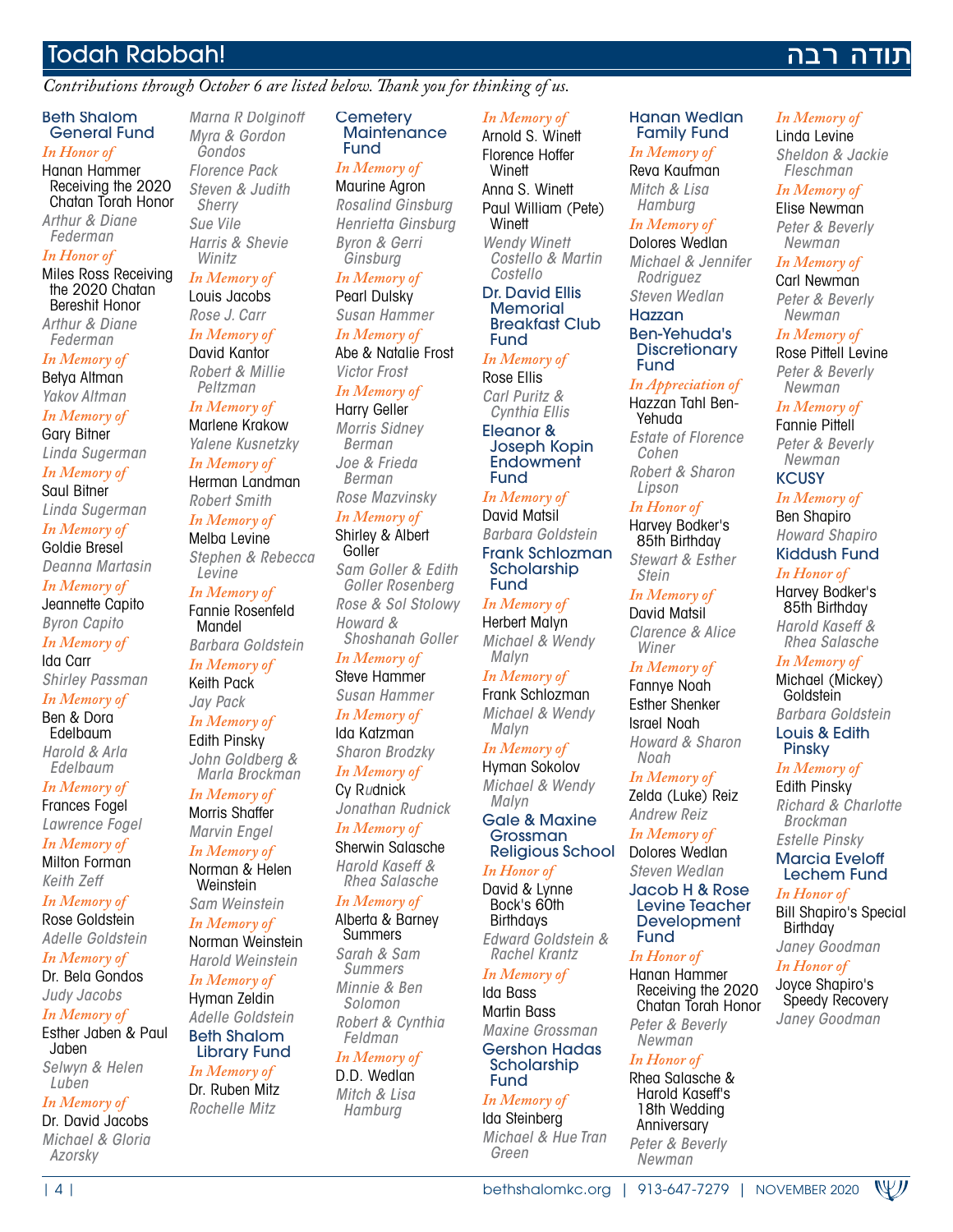# Todah Rabbah!

*Contributions through October 6 are listed below. Thank you for thinking of us.*

Merna & Sylvan Siegler Fund for Jewish **Camping** 

*In Memory of*

Dr David Jacobs *Mitchell & Elizabeth Siegler*

*In Memory of* Sylvan Siegler

*Merna Siegler In Memory of*

Bernard Siegler

*Merna Siegler In Memory of*

Sylvan Siegler

*Jerry & Stacey Siegler*

Naman, Pollack, Block Youth Fund

*In Memory of* Irwin Block

*Randall & Elyse Block*

*In Memory of* Janet Bordman *Randall & Elyse Block*

Polsky Religious School Fund *In Memory of* Mike Sender *Evelyn Lowenthal* Prayer Book Fund

*In Honor of* Bernie Fried *Myron & Naomi Silverman*

*In Memory of*

Fund

Ben Rosenberg *Rae Cohen* Rabbi Glickman's **Discretionary** 

#### *In Appreciation of*

Rabbi David Glickman *Laura Bratt Estate of Florence Cohen Scott & Carla Oppenheimer Merna Siegler*

*In Memory of*

Alice Fox *Lewis Goldberg Geraldine Goldberg*

*Shelley Fishbach In Memory of* David S. Jacobs *Andrew Ernstein In Memory of* Melba Levine *Harold Levine In Memory of* Maurice Luchen *Bruce & Ann Luchen In Memory of* Joseph Noah Sarah Noah Morris Shenker Ruben "Ruby" Noah *Howard & Sharon Noah In Memory of*

*In Memory of* Harold Fuchs *Renee Fuchs In Memory of* Mickey Goldstein

Izzy Ozar *Edith, Kevin & Seth Bratt*

*In Memory of* Carl Rosenberg *Deborah Rosenberg*

*In Memory of* Sol Schorr *Steven & Marcia Schorr*

*In Memory of* Anne Temple

*Jerry Temple In Memory of*

Judy Wasserman *Shelley Fishbach*

*In Memory of* Dolores Wedlan *Steven Wedlan*

*In Memory of* Harry A. Winer *Clarence & Alice* 

*Winer* Romotsky, Price, Cortes Genetic Testing Fund

*In Memory of* Debby Cortés *Gary Cortés*

Rose Family Early Childhood **Education Center** 

*In Memory of*

Stanley Kalender *Phyllis Kalender*

*In Memory of* Morris Litvien *Phyllis Kalender*

*In Memory of* Nate & Gerry Salvay *Craig & Linda Salvay*

Rose S Levine & Doris L Flam Arts & Education Fund

*In Memory of*

Florence Cohen *Carla Klausner*

*In Memory of* Tiberius Klausner *Serena Klausner*

*In Memory of*

Herman Klausner *Carla Klausner*

*In Memory of* Toma Klausner *Carla Klausner*

Sacred Space Campaign 2020

*In Memory of*

Jenny Blum *Jerry & Liz Daivdow In Memory of*

Sara Davidow *Jerry & Liz Davidow*

# רבה

Sanford Dunn Merit **Scholarship** Fund For Study

*In Memory of* Florence Cohen

*Patsy Shanberg* Sara & Israel **Mittelman** March LivIng Education Fund

*In Memory of*

Sara & Israel **Mittelman** *Phil & Marie Koffman*

Stein Family Youth Fund

#### *In Honor of*

Stewart Stein's 70th Birthday *Wendy & Sanford Wax*

# Wishing Mazal Tov to our November Anniversaries

*If you want to make a donation, in honor of your anniversary, contact Trinity, 913-647-7281.*

| <b>DAY</b> | <b>YEARS</b>                                      | <b>DAY</b> | <b>YEARS</b>                  |
|------------|---------------------------------------------------|------------|-------------------------------|
|            | Stephen & Robyn Smith 34                          | 18         | Shelton & Nancy Gallas58      |
| 2          | Randy & Dini Freed 17                             | 19         | Brian & Karen Cole 26         |
| 3          | Gary & Patti Friedman. 35                         | 19         | Doug McNay & Dawn Gale. 13    |
| 3          | Daniel & Lindsey Osman 13                         | 19         | Jeremy & Hilary Singer. 15    |
| 5          | Lee & Beth Albee 20                               | 20         | Jeffrey & Cathy Alpert. 44    |
| 5          | Seth & Rachel Katz 9                              | 21         | Rodney & Gerre Minkin 61      |
| 6          | Herbert & Barbara Simon 54                        | 23         | Albert & Cecille Silverman 63 |
|            | Peter & Joan Cabell, , , , , , , , , , , , , , 28 | 25         | Lori & Bruce Hertzfield 16    |
| 9          | Benjamin & Sarah Baellow 6                        | 25         | Robert & Carol Yarmo53        |
| 10         | Stanton & Sharon Rosenthal 35                     | 26         | Jeff & Rhonda Fromm32         |
| 11         | Adam & Kim Matsil 25                              | 26         | William & Joyce Shapiro. 25   |
| 12         | Stephen & Mara Abrams20                           | 27         | Howard & Cherice Gerson 37    |
| 12         | Nathan & Ashley Ross 9                            | 27         | Louis & Gina Goldstein 18     |
| 15         | Vincent & Marcy Pellegrino. 28                    | 27         | Steven & Lisa Ruben. 32       |
| 16         | Stuart Bodker & Tensy Marcos-Bodker 35            | 28         | Steve & Milisa Flekier 27     |
| 17         | Mark & Julye Rose24                               | 29         | Aaron & Jessica Kroll 12      |
| 17         | Joshua & Jane Sosland 30                          | 30         | Lee & Esther Pearlmutter 29   |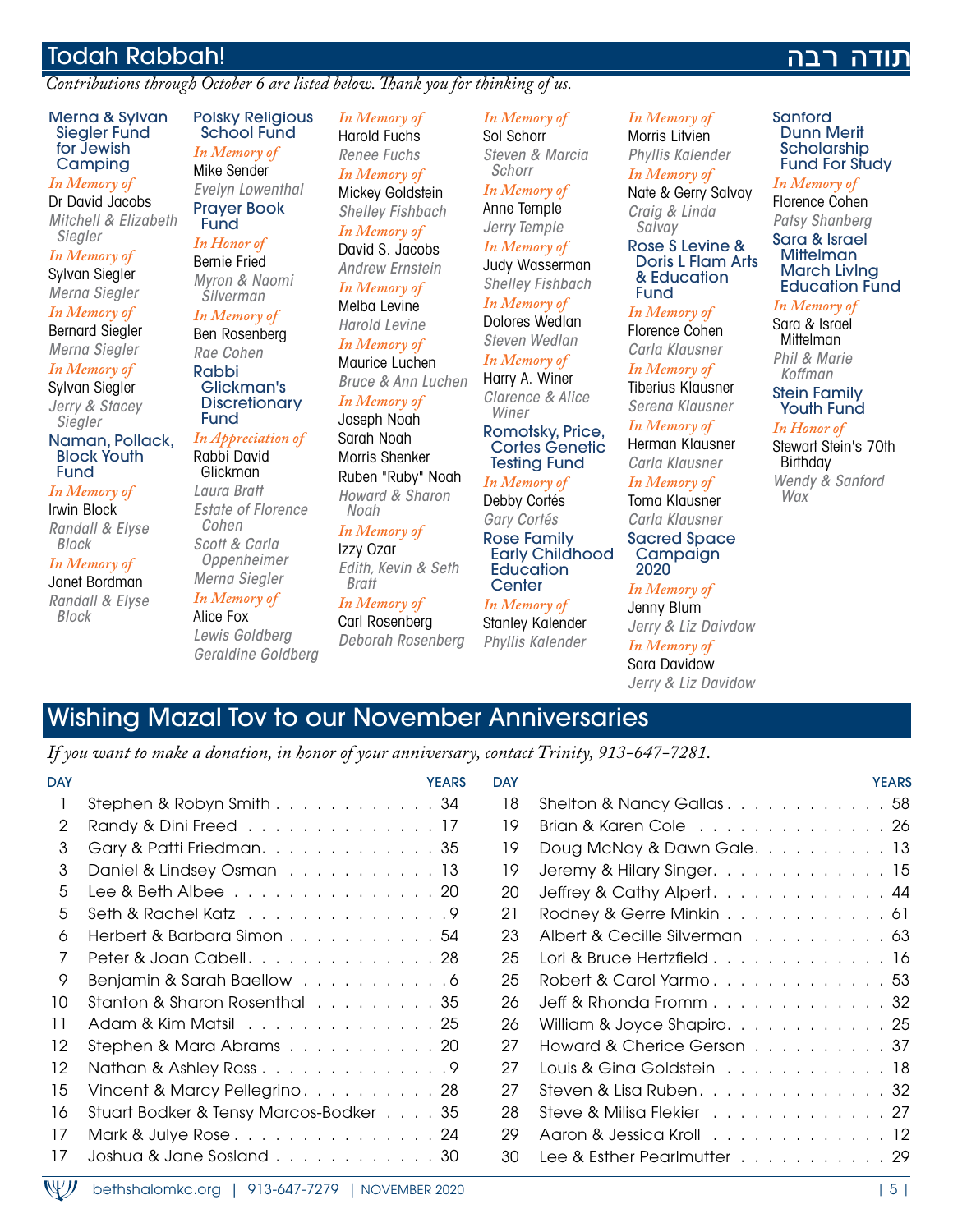# Rose Family Early Childhood Education Center<br>Blanket Activities

## by JUDY JACKS BERMAN | DIRECTOR

jjb@bethshalomkc.org | 913-647-7287









## **Sisterhood**

Beth Shalom Sisterhood Presents: Sarah Peltzman Educational Series:

"A Menu for Your Mind"



**Unit 1: "Am I My Brother's Keeper? A Jewish Social Justice Response to Black Lives Matter." Oct. 15, 22, 29 and Nov. 5, 2020 with Guest Speaker Dan Margolies on Nov. 12th**

**Unit 2: "Difficult Texts in the Tanakh; How We Face and Frame the Texts that Make Us Squirm." January 7, 14, 21, and 28, 2021 with Guest Speaker on Feb. 4th**

**Unit 3: "Great Arguments: How the Jewish Methods of Disagreement are What the World Needs Now." April 8, 15, 22, and 29, 2021 with Guest Speaker Pete Cabell on May 6th**

Click here to learn more and Register!

**W**esth Shallon



Beth Shalom Sisterhood is proud to bring you another great event during this time of physical distancing. We invite you to join us for this FREE event on **Tuesday, November 10 from 1:00pm to 2:00pm Via ZOOM** to attend a virtual tour of Congregation Temple B'nai Jehudah's

Michael Klein Collection

The Collection comprises almost 1,000 pieces from all over the world. This is one of the largest collections of Judaica in the United States. Michael Klein chose B'nai Jehudah as its new home, because he wanted to keep the collection local and serve as an educational tool to teach about Jewish life, rituals and history. Abby Magariel, Educator and Curator, will present the collection.

**Please make your reservations today to obtain the Zoom link to:** Shira Wajcman (swajcman@gmail.com)

For questions, contact Shira at 913-219-3553 Event co-chairs: Phyllis Abrams, Dini Freed, Gloria Sher & Shira Wajcman

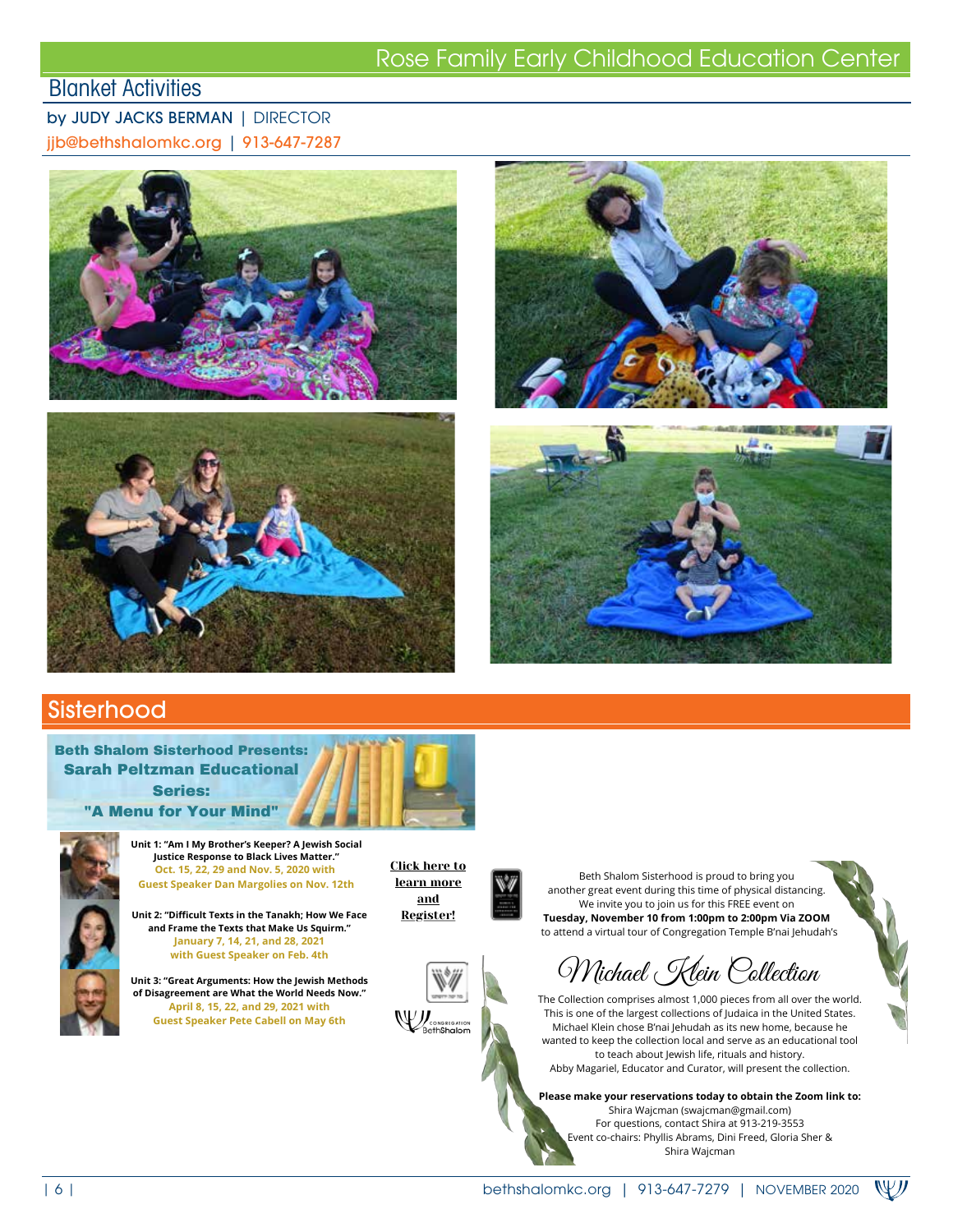## Youth & Family Programming

#### by BECCA LEVINE | DIRECTOR OF YOUTH & FAMILY PROGRAMMING blevine@bethshalomkc.org | 913-647-7282



E X P L O R I N G M I D O T IN PARTNERSHIP WITH THE HADAR INSTITUTE, THE JEWISH THEOLOGICAL SEMINARY, AND MELTON KC

#### **A S K I N G A N D A N S W E R I N G - M I D D A H S H O A Y L U ' M A Y S H I V**

EVERY CHOICE MATTERS: CONFRONTING AND E M B R A C I N G R I S K With Rabbi Aviva Richman, Hadar Fall 2020 Lecture Series Monday, November 2, 7:00-8:00pm CST Cost: Free

#### AN UNDERSTANDING OF THE HEART-**M I D D A H B I N A T H A L E V**

LIVING A LIFE OF MEANING THE TORAH'S TAKE ON HAPPINESS With Rabbi Jan Uhrbach, Director of the Block / Kolker Center for Spiritual Arts, JTS. Monday, November 2, 12:00-1:30pm CST Cost: Free

#### **J U D G I N G O T H E R S F A V O R A B L Y - M I D D A H M A C H R I O L ' C H A F Z E C H U T**

JEWS AND NON-JEWS: RESPONSBILITIES, R E L A T I O N S H I P S A N D R E A L I T I E S With Rabbi David Glickman, Florence Melton School of Adult Jewish Learning Thursdays starting November 12, 3:00pm CST Cost: Sliding Scale

> CLICK HERE TO REGISTER FOR THESE INCREDIBLE CLASSES